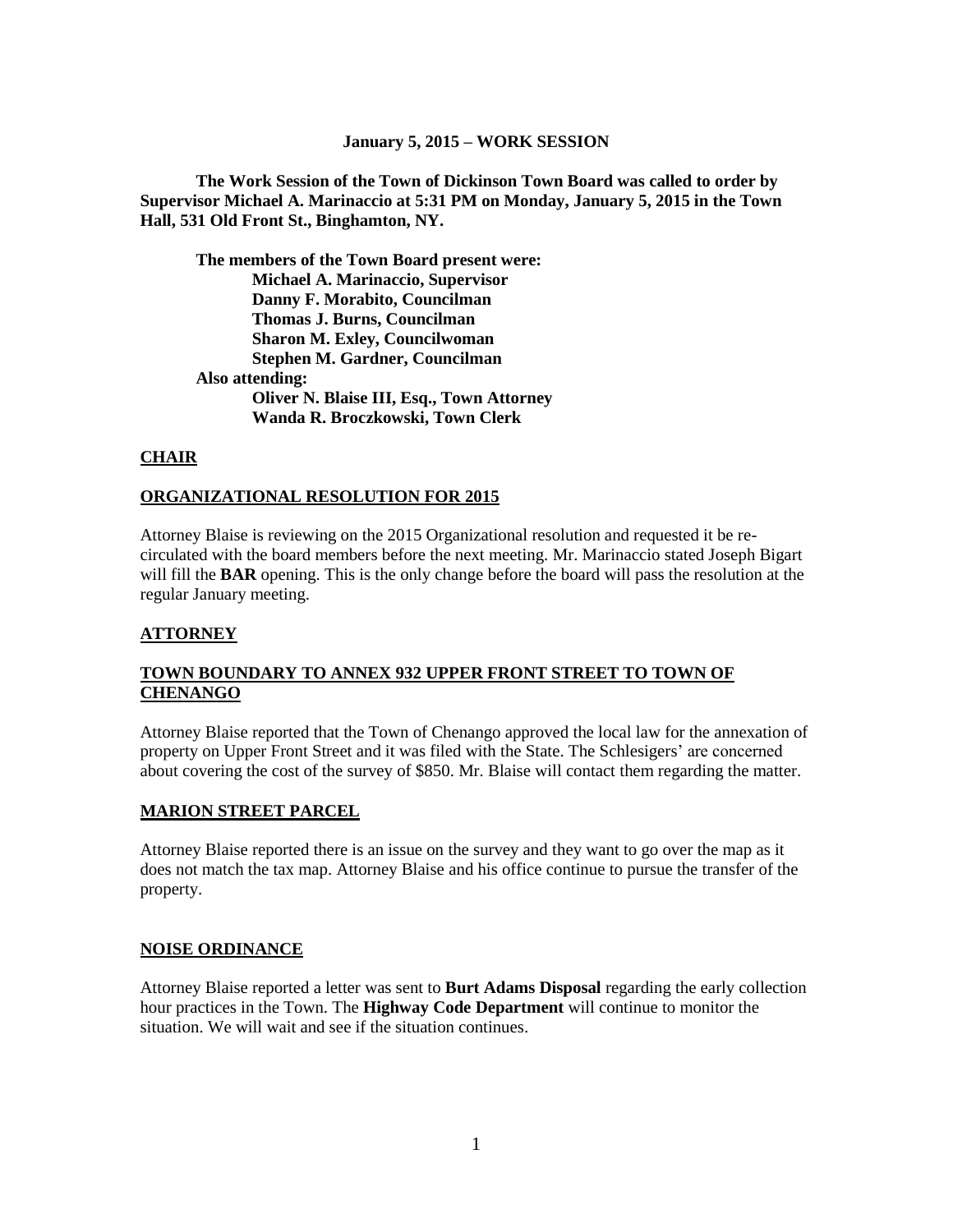## **SITE PLAN ISSUES OF MANLEY'S ON UPPER FRONT STREET**

Attorney Blaise was able to retrieve the files of previous Town Attorney Catherine Schaewe. Upon preliminary review, it looks like the hours of operation were established from 5:00 AM to 1:00 AM. Mr. Blaise will continue to pursue all of the documents as there may be a more up to date document about the store's hours of operation. It was noted that the Downs Avenue **Manley's** location had a restriction that the speakers need to be off by 11:00 PM.

Resident Jim Love's recollection was a 6:00 AM to midnight hours of operation. Mr. and Mrs. Yagley at 8 Orchard Road, who live next door to Manley's, were wondering why it is open as late as 1:00 AM since the Morabito take-over and the college students residing in the new dorms. Mr. Blaise will continue to research the 2002-2003 records in hopes to confirm the hours of operation.

# **CHAIR**

## **SENATOR LIBOUS GRANT**

Supervisor Marinaccio learned the application is currently in the governor's office for review for the \$50,000 request for public works from Senator Libous's office.

## **PORT DICKINSON PUBLIC WORKS CONSOLIDATION TALKS CONTINUE**

Supervisor Marinaccio met with Mayor Kevin Burke on January  $2<sup>nd</sup>$ . Mr. Burke wants to continue pursuing the Public Works consolidation between both the **Town** and **Village of Port Dickinson** regarding the town's potential takeover of the village's **Public Works Department.** Mayor Burke has had inquiries from residents of **Port Dickinson** about the talks.

## **ORGANIZATIONAL RESOLUTION 2015**

Supervisor Marinaccio asked the board to review the **2015 Organizational Resolution** and get back to him with any questions. Councilman Morabito will be the Deputy Supervisor for 2015. The board will vote on this next week at the regular January meeting.

## **ASSOCIATION OF TOWNS MEETING**

Supervisor Marinaccio confirmed the next  $AOT$  meeting will be held December  $18<sup>th</sup>$  at My Uncle's Place when the 2015 slate of officers will be voted upon. Supervisor Marinaccio will no longer be an officer. The new officers will be sworn in at the January meeting at a date and place to be announced.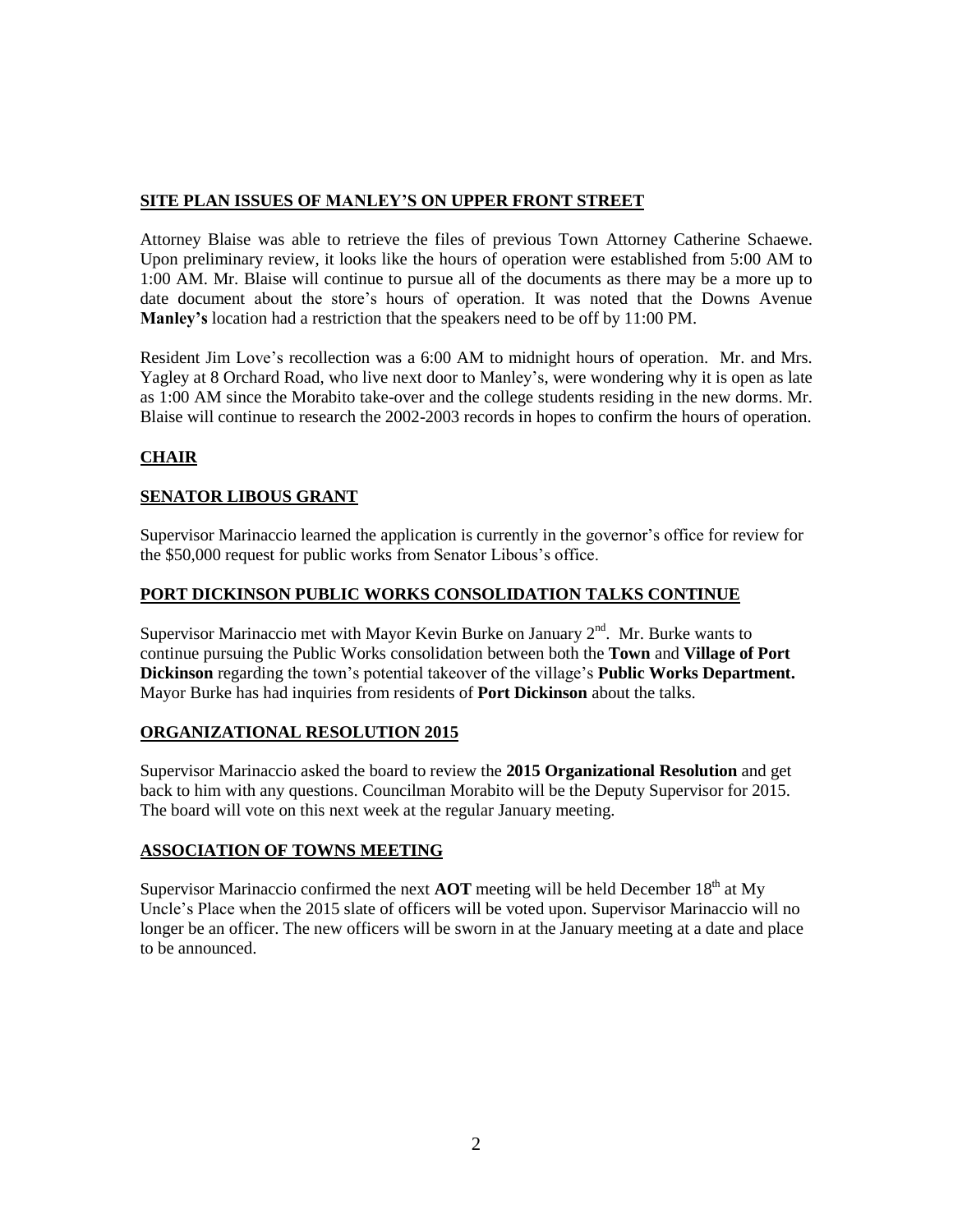## **BUILDING CODES**

Code Enforcer Rafferty reported that there is proposed **New York State legislation** to mandate 30 days to resolve code issues.

*The New York State Department of State is currently developing a rule that would amend 19NYCRR Part 1203 by adding a section fixing the time within which compliance with an Order to Remedy violations of the State Uniform Fire Prevention and Building Code (Uniform Code) would be required. The Department of State invites public participation in the rule development process.*

Rafferty states this is 'not a good thing' for the reason we currently give 5 to 10 days to be in conformance. For example the Town code requires residents to remedy smoke detectors in 5 days, tall grass and junk cars10 days. Rafferty will send a letter to the Department of State to make an objection with his comments of displeasure regarding this 30 day compliance period.

This led to considerable discussion on the various ways to serve violators. They include personally serving residents via the Sheriff, using a process server and registered or certified mail, which people knowingly work around to dodge the system.

Attorney Blaise suggested **Code** get more aggressive on certain violations by taking photos with the intent of presenting them during the **Court Appearance**. The town would then mow the lawn or remove the vehicles, which are permitted by the **Town Code** as the case may be, and pass along the fees to the defendant.

## .**MICROTELL TO GENERATE REVENUE**

Supervisor Marinaccio reported the new hotel is getting a lot of positive attention with the media. The hotel will generate property taxes, sales tax and much revenue. No complaints from the residents in the area of demolition activity.

## **COLOR RUN 2015 DATE SET**

Supervisor Marinaccio reported the date for the **Color Run** will be Sunday, April 26<sup>th</sup>, 2015.

## **NEWSLETTER**

Supervisor Marinaccio requested articles for the annual newsletter be submitted as soon as we can with a deadline of April  $1^{st}$ . We will be mailing it and on the website. Submission should be to Councilman Morabito and Supervisor Marinaccio.

## **BUDGET FOR 2015**

Supervisor Marinaccio requested all departments curtail spending as we proceed into 2015.